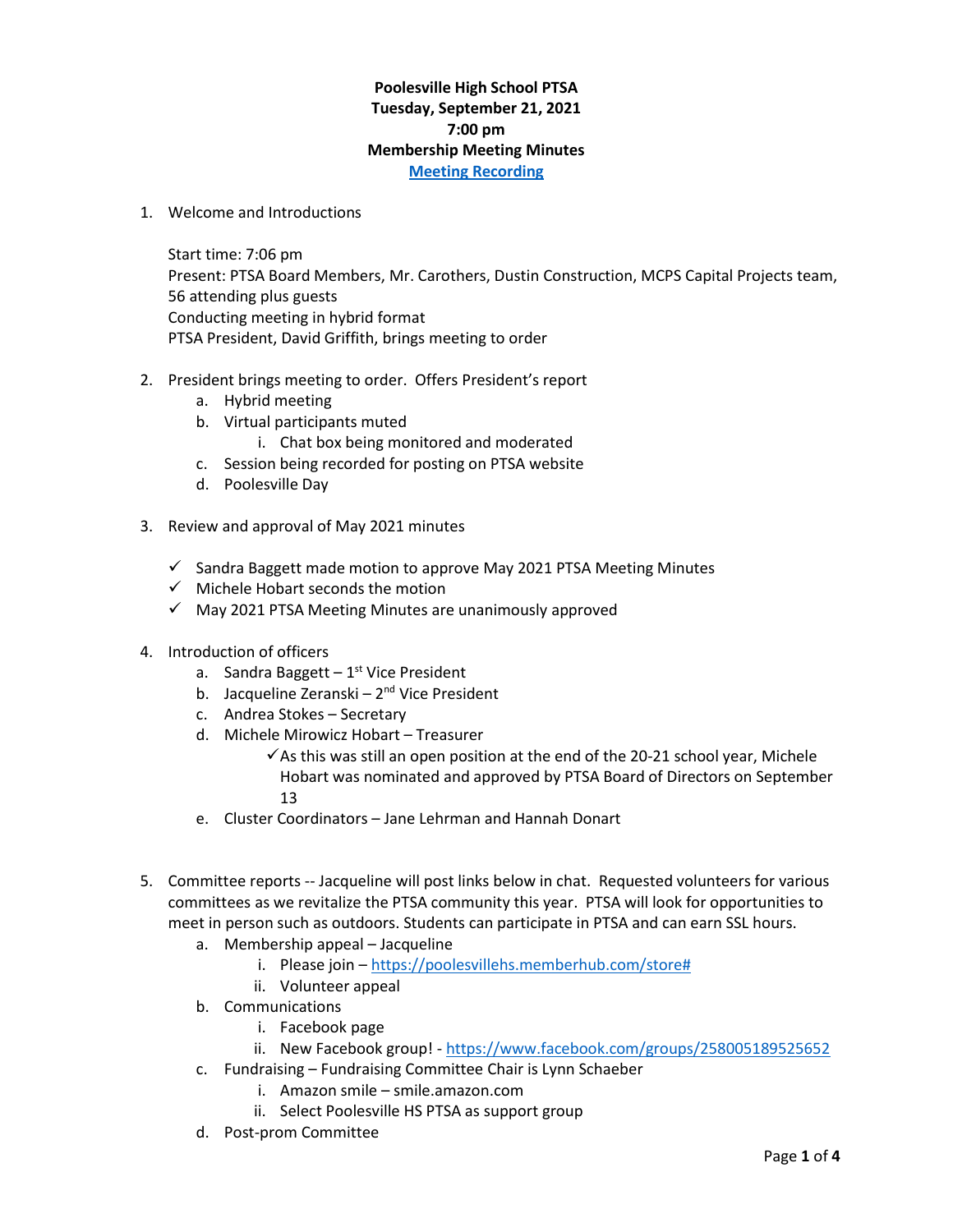- e. Staff appreciation/Hospitality Committee
- f. Bylaws Committee
- g. Cultural Arts Committee
- h. Reflections Committee– Theme this year is "I will change the world by…\
- 6. Treasurer's Report Michele Mirowicz Hobart
	- a. Financial review completed- Held an annual audit, encouraged attendees to join Financial Review Committee which will meet in July. We welcome volunteers. Treasurer reported that every penny is accounted for. We had 53 members last year, and we have more than that already this year.
	- b. Treasurer reports carryover PTSA balance of approx. \$20K into 2021-22 School Year. We are still waiting for \$2k in donations.
	- c. Budget review will be in October meeting, and Treasurer will have budget available for vote in Oct. meeting
- 7. President thanked anyone who came out for Poolesville Day and stopped by our Booth and joined the PTA. President, as the PTSA rep, met with county and state leaders to ask for an expanded gym and facilities in the construction project. Thank to the leaders for including the PTSA in this event on Poolesville Day.
- 8. Poolesville Cluster Meeting with Board of Education
	- a. October 14—here at PHS, more information coming on this
	- b. Hybrid format-online and in the gymnasium to emphasize needs of our cluster and the need for a larger gym.
	- c. More info to follow
- 9. PHS Principal's report
	- $\checkmark$  Welcome from Mr. Carothers. Great to have students back for 7 or 8 periods a day. Kids have been great with patience and masks. Three parts of campus now open so students have figured out directions to get from point to point on campus, gives students an opportunity to go outside to portables.
	- $\checkmark$  Celebrations for Niche ranking of #2 of DC area
	- ✓ Diligence of masks is stressed with the kids and needs to be stressed
	- $\checkmark$  Frustrating TikTok challenge in terms of vandalism in school restrooms, we have not had a big issue at PHS with this. Staff is checking bathrooms continuously throughout the day. Stressed students be respectful with each other. Wants to focus on student section at games be respectful of reps and opposing teams.
	- $\checkmark$  This Friday during advisory, there will be a club fair. Younger grades didn't know how to get involved, this was feedback that came from Student Survey. Only have 25 minutes, will be outdoors.
	- $\checkmark$  Testing over course of 7 weeks for 9<sup>th</sup> and 10<sup>th</sup> grade students. Last year some 8<sup>th</sup> grade tests were waived. Oct 13. Is PSAT. Full schedule will be posted in weekly message.
	- $\checkmark$  Safety drills conducted with students and staff on Oct 8 which is a half day. Will be focus of the day.
	- $\checkmark$  Great start to the year. Today is 14<sup>th</sup> days of school. Staff is thrilled to have students back in the building.
	- $\checkmark$  This Friday is last advisory for a few weeks, Oct. 15.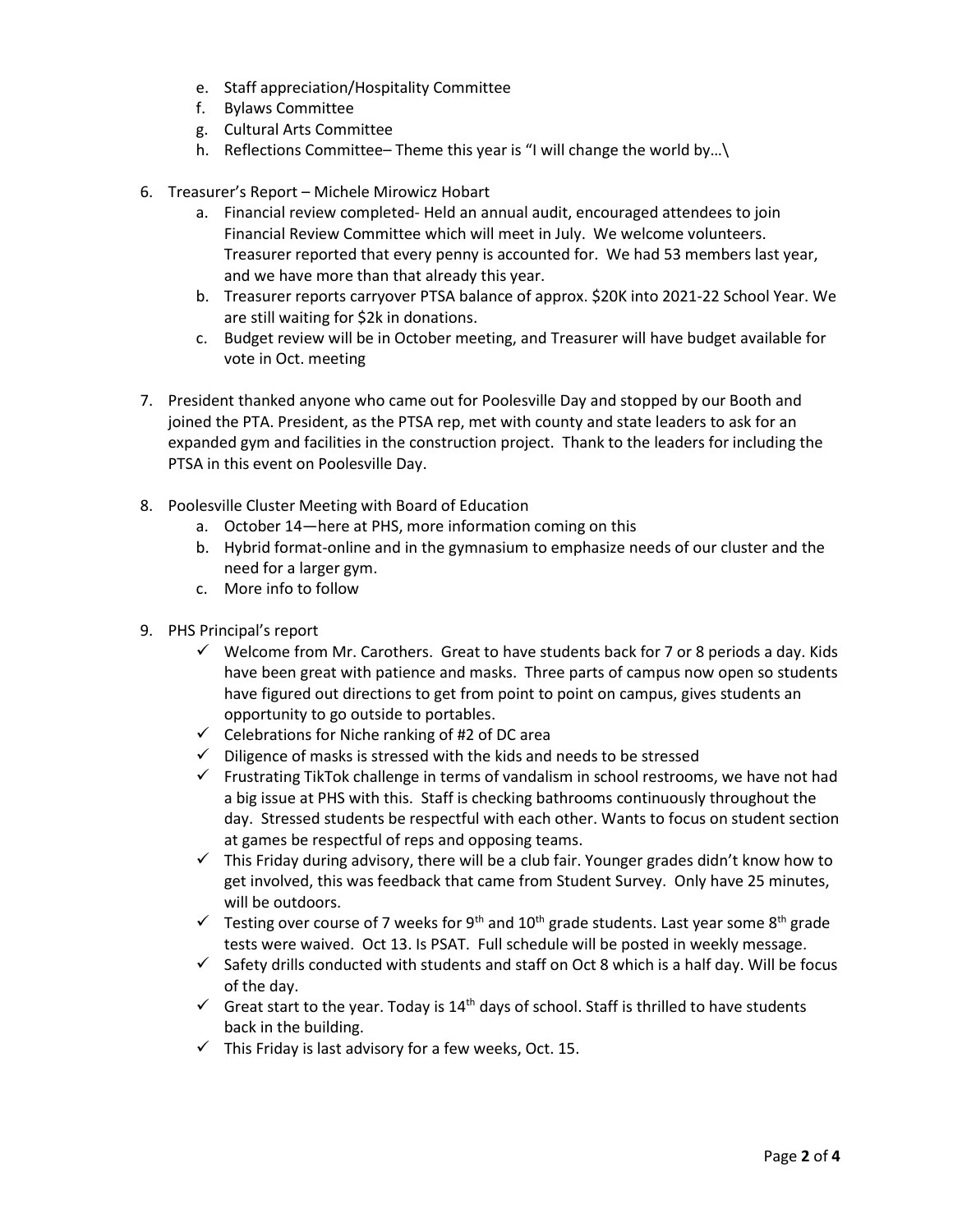Question from Sam Baggett (student): Sponsors/Advisors of clubs don't know what is going on; is communication better with club officers and club sponsors; would be good to appoint a student point person.

Question: How do kids hear daily announcements? Mr. Carothers response: No TV production class this year. Ms. Hunsicker Blair will try to develop a TV production club that will have announcements students can hear. Students do not hear announcements over the PA. There are announcements in the email.

Question: Senior pictures: Mr. Carothers response: If students had pictures over the summer, they don't have to do it again. There are make up days Oct. 18 and 19 make up day for pictures. Photographer will open a signup in the next few days. More info will be place in Mr. Carothers weekly message. Will have more info soon.

Question: due to virtual learning. How has PHS assessed learning loss esp. in Math? Mr. Carothers response: Staff discussed over the summer. Map-M for  $9<sup>th</sup>$  and  $10<sup>th</sup>$  will help assess. Also current math teachers are identifying students that may have had some learning loss in math, also in other subjects such as world languages.

Question: Will school be willing to use the PA system to do announcements? Mr. Carothers response: Staff is discussing.

Question: How to address learning loss based on results of tests? Mr. Carothers response: Teachers will examine results but not only way they will identify.

Question: Is the construction going on currently? Mr. Carothers response: nothing going on right now. Some work done over the summer. Some areas are inaccessible now in prep for work to be done over winter break. Nothing going on while students are in the building.

## 10. VMDO architects PHS School Construction Update:

- $\checkmark$  Brandon from MCPS welcomed everyone to the session.
- $\checkmark$  Gary director of construction for MCPS; mentions they have been asked to add a fullsize gym, they are working on a design for a new full-size gym. They are putting together a design and are just starting to work on this.
- ✓ Shawn Mulligan, VMDO Architects: Mentions VMDO has great partners at MCPS. With him Rob Winstead and Ken Daker and also Jen Roberts from Dustin construction
- $\checkmark$  Recap of the design has come to the end of the design phase, have appreciated working with staff, students, and parents and community. Thank you for opportunity to build a school that will be an asset to the community.
- $\checkmark$  There is a MCPS page with constructions updates and details
- $\checkmark$  VMDO design update. Two-month bidding and negotiation process. Then first of new year, construction will start. VMDO showed site plan,"classic" building, science annex, new building, etc.
- 11. Meeting Q&A Session

Question: What will future additions will look like? Response: Dustin explained where these would be built

Question: Where are we at in the new gym?